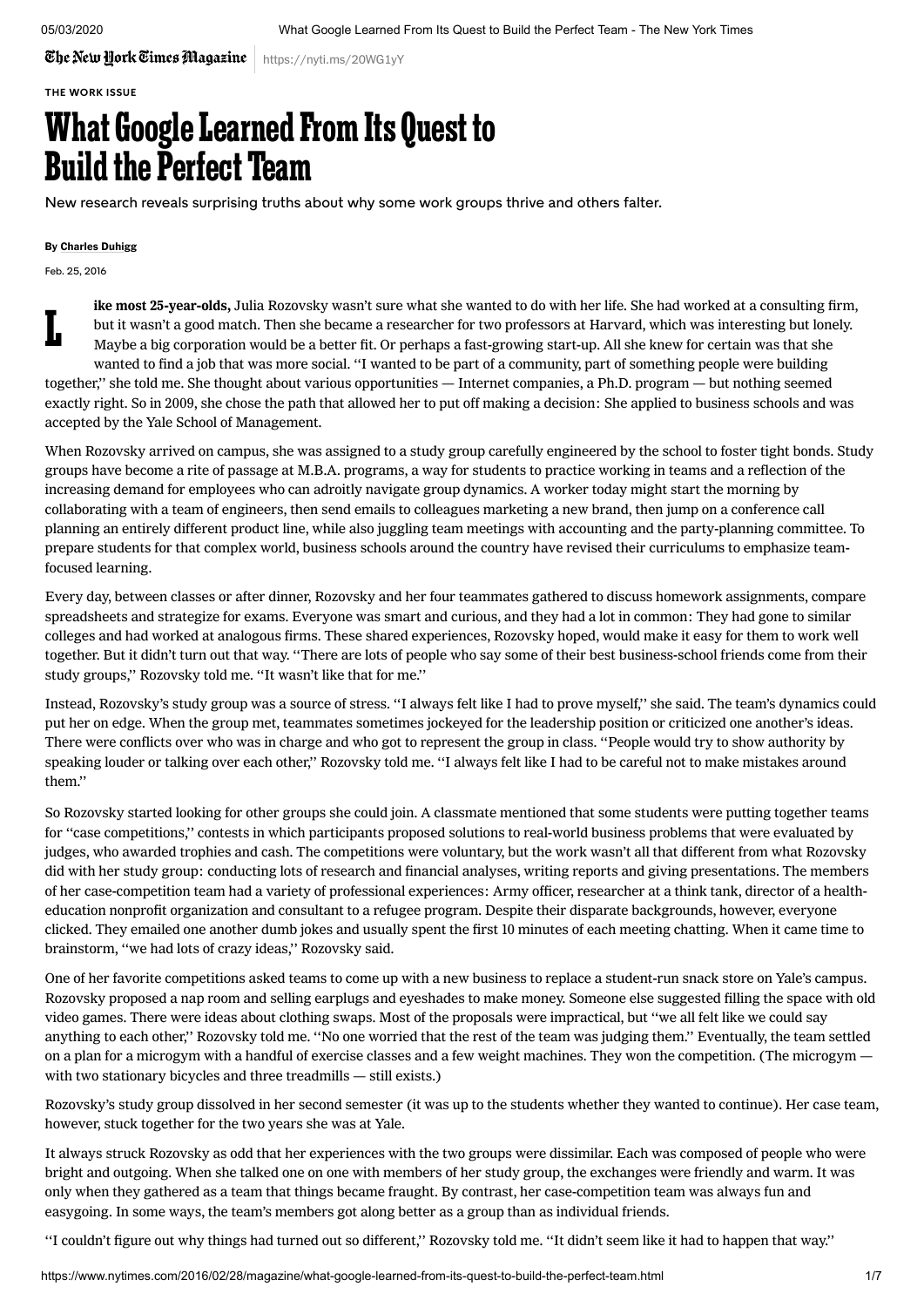**O**

05/03/2020 What Google Learned From Its Quest to Build the Perfect Team - The New York Times

ur data-saturated age enables us to examine our work habits and office quirks with a scrutiny that our cubicle-bound forebears could only dream of. Today, on corporate campuses and within university laboratories, psychologists, sociologists and statisticians are devoting themselves to studying everything from team composition to email patterns in order to figure

out how to make employees into faster, better and more productive versions of themselves. ʻʻWe're living through a golden age of understanding personal productivity,'' says Marshall Van Alstyne, a professor at Boston University who studies how people share information. ʻʻAll of a sudden, we can pick apart the small choices that all of us make, decisions most of us don't even notice, and figure out why some people are so much more effective than everyone else.''

Yet many of today's most valuable firms have come to realize that analyzing and improving individual workers — a practice known as ʻʻemployee performance optimization'' — isn't enough. As commerce becomes increasingly global and complex, the bulk of modern work is more and more team-based. One study, published in [The Harvard Business Review last month,](https://hbr.org/2016/01/collaborative-overload) found that ʻʻthe time spent by managers and employees in collaborative activities has ballooned by 50 percent or more'' over the last two decades and that, at many companies, more than three-quarters of an employee's day is spent communicating with colleagues.

In Silicon Valley, software engineers are encouraged to work together, in part because studies show that groups tend to innovate faster, see mistakes more quickly and find better solutions to problems. Studies also show that people working in teams tend to achieve better results and report higher job satisfaction. In a 2015 study, executives said that profitability increases when workers are persuaded to collaborate more. Within companies and conglomerates, as well as in government agencies and schools, teams are now the fundamental unit of organization. If a company wants to outstrip its competitors, it needs to influence not only how people work but also how they work together.

Five years ago, Google — one of the most public proselytizers of how studying workers can transform productivity — became focused on building the perfect team. In the last decade, the tech giant has spent untold millions of dollars measuring nearly every aspect of its employees' lives. Google's People Operations department has scrutinized everything from how frequently particular people eat together (the most productive employees tend to build larger networks by rotating dining companions) to which traits the best managers share (unsurprisingly, good communication and avoiding micromanaging is critical; more shocking, this was news to many Google managers).

The company's top executives long believed that building the best teams meant combining the best people. They embraced other bits of conventional wisdom as well, like ʻʻIt's better to put introverts together,'' said Abeer Dubey, a manager in Google's People Analytics division, or ʻʻTeams are more effective when everyone is friends away from work.'' But, Dubey went on, ʻʻit turned out no one had really studied which of those were true.''

In 2012, the company embarked on an initiative — code-named Project Aristotle — to study hundreds of Google's teams and figure out why some stumbled while others soared. Dubey, a leader of the project, gathered some of the company's best statisticians, organizational psychologists, sociologists and engineers. He also needed researchers. Rozovsky, by then, had decided that what she wanted to do with her life was study people's habits and tendencies. After graduating from Yale, she was hired by Google and was soon assigned to Project Aristotle.



roject Aristotle's researchers began by reviewing a half-century of academic studies looking at how teams worked. Were the best teams made up of people with similar interests? Or did it matter more whether everyone was motivated by the same kinds of rewards? Based on those studies, the researchers scrutinized the composition of groups inside Google: How often did teammates socialize outside the office? Did they have the same hobbies? Were their educational backgrounds similar? Was it

better for all teammates to be outgoing or for all of them to be shy? They drew diagrams showing which teams had overlapping memberships and which groups had exceeded their departments' goals. They studied how long teams stuck together and if gender balance seemed to have an impact on a team's success.

No matter how researchers arranged the data, though, it was almost impossible to find patterns — or any evidence that the composition of a team made any difference. ʻʻWe looked at 180 teams from all over the company,'' Dubey said. ʻʻWe had lots of data, but there was nothing showing that a mix of specific personality types or skills or backgrounds made any difference. The ʻwho' part of the equation didn't seem to matter.''

Some groups that were ranked among Google's most effective teams, for instance, were composed of friends who socialized outside work. Others were made up of people who were basically strangers away from the conference room. Some groups sought strong managers. Others preferred a less hierarchical structure. Most confounding of all, two teams might have nearly identical makeups, with overlapping memberships, but radically different levels of effectiveness. ʻʻAt Google, we're good at finding patterns,'' Dubey said. ʻʻThere weren't strong patterns here.''

As they struggled to figure out what made a team successful, Rozovsky and her colleagues kept coming across research by psychologists and sociologists that focused on what are known as ʻʻgroup norms.'' Norms are the traditions, behavioral standards and unwritten rules that govern how we function when we gather: One team may come to a consensus that avoiding disagreement is more valuable than debate; another team might develop a culture that encourages vigorous arguments and spurns groupthink. Norms can be unspoken or openly acknowledged, but their influence is often profound. Team members may behave in certain ways as individuals — they may chafe against authority or prefer working independently — but when they gather, the group's norms typically override individual proclivities and encourage deference to the team.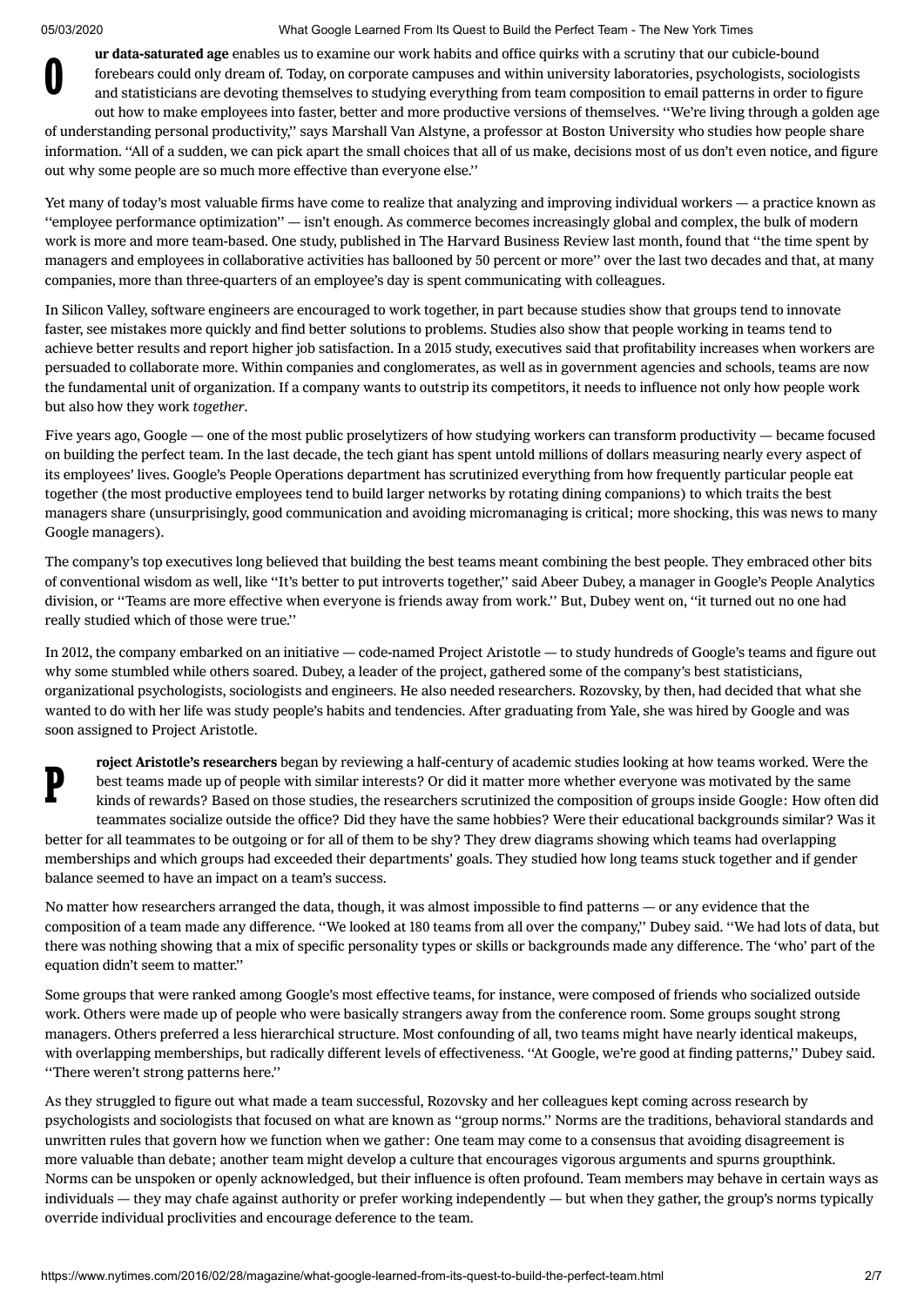### 05/03/2020 What Google Learned From Its Quest to Build the Perfect Team - The New York Times

Project Aristotle's researchers began searching through the data they had collected, looking for norms. They looked for instances when team members described a particular behavior as an ʻʻunwritten rule'' or when they explained certain things as part of the ʻʻteam's culture.'' Some groups said that teammates interrupted one another constantly and that team leaders reinforced that behavior by interrupting others themselves. On other teams, leaders enforced conversational order, and when someone cut off a teammate, group members would politely ask everyone to wait his or her turn. Some teams celebrated birthdays and began each meeting with informal chitchat about weekend plans. Other groups got right to business and discouraged gossip. There were teams that contained outsize personalities who hewed to their group's sedate norms, and others in which introverts came out of their shells as soon as meetings began.



Illustration by James Graham

After looking at over a hundred groups for more than a year, Project Aristotle researchers concluded that understanding and influencing group norms were the keys to improving Google's teams. But Rozovsky, now a lead researcher, needed to figure out which norms mattered most. Google's research had identified dozens of behaviors that seemed important, except that sometimes the norms of one effective team contrasted sharply with those of another equally successful group. Was it better to let everyone speak as much as they wanted, or should strong leaders end meandering debates? Was it more effective for people to openly disagree with one another, or should conflicts be played down? The data didn't offer clear verdicts. In fact, the data sometimes pointed in opposite directions. The only thing worse than not finding a pattern is finding too many of them. Which norms, Rozovsky and her colleagues wondered, were the ones that successful teams shared?

magine you have been invited to join one of two groups.

**I** Team A is composed of people who are all exceptionally smart and successful. When you watch a video of this group working, you see professionals who wait until a topic arises in which they are expert, and then they speak at length, explaining what the group ought to do. When someone makes a side comment, the speaker stops, reminds everyone of the agenda and pushes the meeting back on track. This team is efficient. There is no idle chitchat or long debates. The meeting ends as scheduled and disbands so everyone can get back to their desks.

Team B is different. It's evenly divided between successful executives and middle managers with few professional accomplishments. Teammates jump in and out of discussions. People interject and complete one another's thoughts. When a team member abruptly changes the topic, the rest of the group follows him off the agenda. At the end of the meeting, the meeting doesn't actually end: Everyone sits around to gossip and talk about their lives.

# Which group would you rather join?

In 2008, a group of psychologists from Carnegie Mellon, M.I.T. and Union College began to try to answer a question very much like this one. ʻʻOver the past century, psychologists made considerable progress in defining and systematically measuring intelligence in individuals,'' the researchers [wrote in the journal Science in 2010.](http://www.cs.cmu.edu/~ab/Salon/research/Woolley_et_al_Science_2010-2.pdf) ʻʻWe have used the statistical approach they developed for individual intelligence to systematically measure the intelligence of groups.'' Put differently, the researchers wanted to know if there is a collective I. Q. that emerges within a team that is distinct from the smarts of any single member.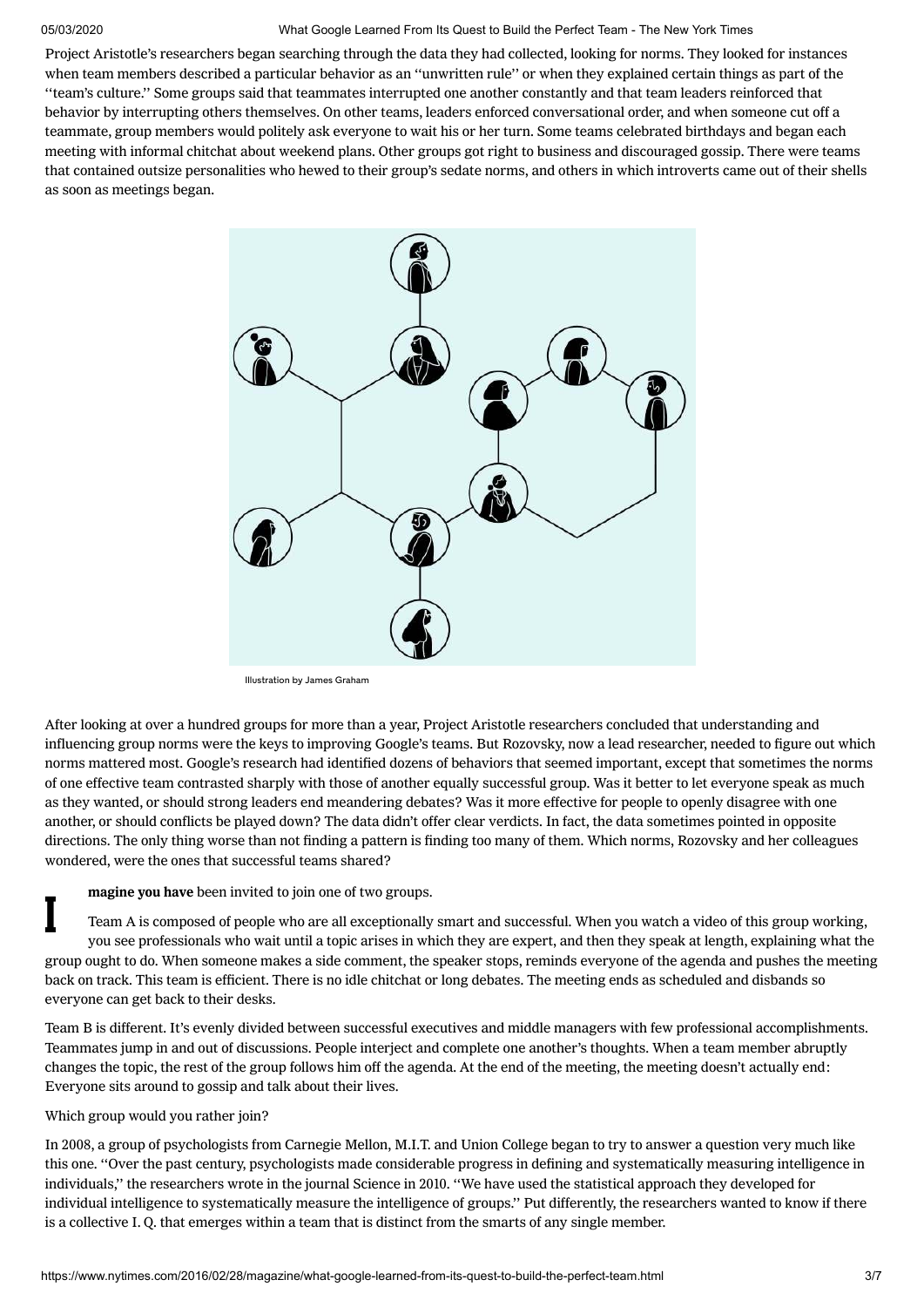# 05/03/2020 What Google Learned From Its Quest to Build the Perfect Team - The New York Times

To accomplish this, the researchers recruited 699 people, divided them into small groups and gave each a series of assignments that required different kinds of cooperation. One assignment, for instance, asked participants to brainstorm possible uses for a brick. Some teams came up with dozens of clever uses; others kept describing the same ideas in different words. Another had the groups plan a shopping trip and gave each teammate a different list of groceries. The only way to maximize the group's score was for each person to sacrifice an item they really wanted for something the team needed. Some groups easily divvied up the buying; others couldn't fill their shopping carts because no one was willing to compromise.

What interested the researchers most, however, was that teams that did well on one assignment usually did well on all the others. Conversely, teams that failed at one thing seemed to fail at everything. The researchers eventually concluded that what distinguished the ʻʻgood'' teams from the dysfunctional groups was how teammates treated one another. The right norms, in other words, could raise a group's collective intelligence, whereas the wrong norms could hobble a team, even if, individually, all the members were exceptionally bright.

But what was confusing was that not all the good teams appeared to behave in the same ways. ʻʻSome teams had a bunch of smart people who figured out how to break up work evenly,'' said Anita Woolley, the study's lead author. ʻʻOther groups had pretty average members, but they came up with ways to take advantage of everyone's relative strengths. Some groups had one strong leader. Others were more fluid, and everyone took a leadership role.''

As the researchers studied the groups, however, they noticed two behaviors that all the good teams generally shared. First, on the good teams, members spoke in roughly the same proportion, a phenomenon the researchers referred to as ʻʻequality in distribution of conversational turn-taking.'' On some teams, everyone spoke during each task; on others, leadership shifted among teammates from assignment to assignment. But in each case, by the end of the day, everyone had spoken roughly the same amount. ʻʻAs long as everyone got a chance to talk, the team did well,'' Woolley said. ʻʻBut if only one person or a small group spoke all the time, the collective intelligence declined.''

Second, the good teams all had high "average social sensitivity" — a fancy way of saying they were skilled at intuiting how others felt based on their tone of voice, their expressions and other nonverbal cues. One of the easiest ways to gauge social sensitivity is to show someone photos of people's eyes and ask him or her to describe what the people are thinking or feeling — an exam known as the Reading the Mind in the Eyes test. People on the more successful teams in Woolley's experiment scored above average on the Reading the Mind in the Eyes test. They seemed to know when someone was feeling upset or left out. People on the ineffective teams, in contrast, scored below average. They seemed, as a group, to have less sensitivity toward their colleagues.

In other words, if you are given a choice between the serious-minded Team A or the free-flowing Team B, you should probably opt for Team B. Team A may be filled with smart people, all optimized for peak individual efficiency. But the group's norms discourage equal speaking; there are few exchanges of the kind of personal information that lets teammates pick up on what people are feeling or leaving unsaid. There's a good chance the members of Team A will continue to act like individuals once they come together, and there's little to suggest that, as a group, they will become more collectively intelligent.

In contrast, on Team B, people may speak over one another, go on tangents and socialize instead of remaining focused on the agenda. The team may seem inefficient to a casual observer. But all the team members speak as much as they need to. They are sensitive to one another's moods and share personal stories and emotions. While Team B might not contain as many individual stars, the sum will be greater than its parts.

Within psychology, researchers sometimes colloquially refer to traits like ʻʻconversational turn-taking'' and ʻʻaverage social sensitivity" as aspects of what's known as psychological safety - a group culture that the Harvard Business School professor Amy Edmondson defines as a ʻʻshared belief held by members of a team that the team is safe for interpersonal risk-taking.'' Psychological safety is "a sense of confidence that the team will not embarrass, reject or punish someone for speaking up," Edmondson wrote in a study published in 1999. ʻʻIt describes a team climate characterized by interpersonal trust and mutual respect in which people are comfortable being themselves.''

When Rozovsky and her Google colleagues encountered the concept of psychological safety in academic papers, it was as if everything suddenly fell into place. One engineer, for instance, had told researchers that his team leader was ʻʻdirect and straightforward, which creates a safe space for you to take risks.'' That team, researchers estimated, was among Google's accomplished groups. By contrast, another engineer had told the researchers that his ʻʻteam leader has poor emotional control.'' He added: ʻʻHe panics over small issues and keeps trying to grab control. I would hate to be driving with him being in the passenger seat, because he would keep trying to grab the steering wheel and crash the car.'' That team, researchers presumed, did not perform well.

Most of all, employees had talked about how various teams felt. ʻʻAnd that made a lot of sense to me, maybe because of my experiences at Yale,'' Rozovsky said. ʻʻI'd been on some teams that left me feeling totally exhausted and others where I got so much energy from the group.'' Rozovsky's study group at Yale was draining because the norms — the fights over leadership, the tendency to critique — put her on guard. Whereas the norms of her case-competition team — enthusiasm for one another's ideas, joking around and having fun — allowed everyone to feel relaxed and energized.

For Project Aristotle, research on psychological safety pointed to particular norms that are vital to success. There were other behaviors that seemed important as well — like making sure teams had clear goals and creating a culture of dependability. But Google's data indicated that psychological safety, more than anything else, was critical to making a team work.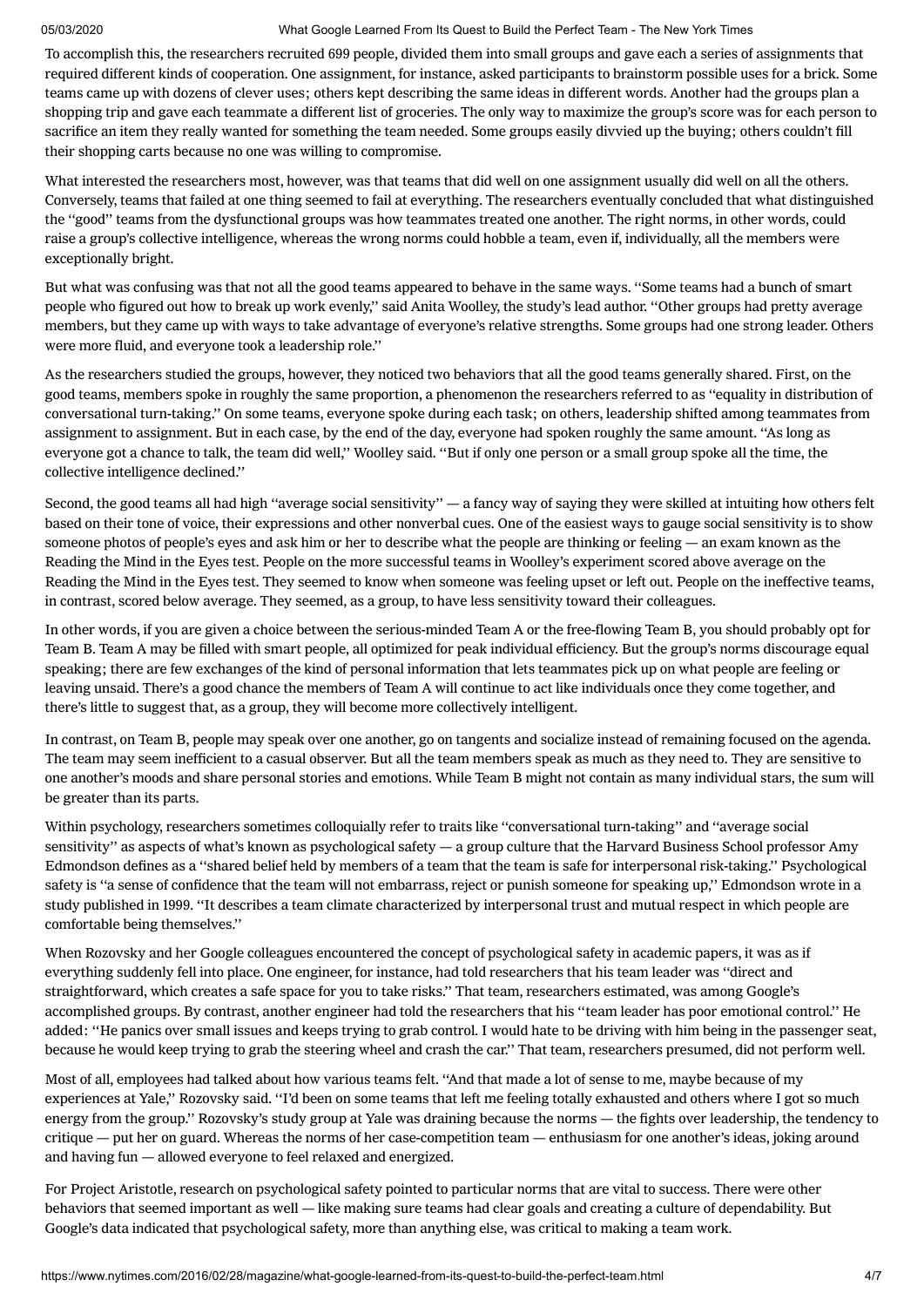**I**

05/03/2020 What Google Learned From Its Quest to Build the Perfect Team - The New York Times

ʻʻWe had to get people to establish psychologically safe environments,'' Rozovsky told me. But it wasn't clear how to do that. ʻʻPeople here are really busy,'' she said. ʻʻWe needed clear guidelines.''

However, establishing psychological safety is, by its very nature, somewhat messy and difficult to implement. You can tell people to take turns during a conversation and to listen to one another more. You can instruct employees to be sensitive to how their colleagues feel and to notice when someone seems upset. But the kinds of people who work at Google are often the ones who became software engineers because they wanted to avoid talking about feelings in the first place.

Rozovsky and her colleagues had figured out which norms were most critical. Now they had to find a way to make communication and empathy — the building blocks of forging real connections — into an algorithm they could easily scale.

n late 2014, Rozovsky and her fellow Project Aristotle number-crunchers began sharing their findings with select groups of Google's 51,000 employees. By then, they had been collecting surveys, conducting interviews and analyzing statistics for almost three years. They hadn't yet figured out how to make psychological safety easy, but they hoped that publicizing their research within Google would prompt employees to come up with some ideas of their own.

After Rozovsky gave one presentation, a trim, athletic man named Matt Sakaguchi approached the Project Aristotle researchers. Sakaguchi had an unusual background for a Google employee. Twenty years earlier, he was a member of a SWAT team in Walnut Creek, Calif., but left to become an electronics salesman and eventually landed at Google as a midlevel manager, where he has overseen teams of engineers who respond when the company's websites or servers go down.

Illustration by James Graham

ʻʻI might be the luckiest individual on earth,'' Sakaguchi told me. ʻʻI'm not really an engineer. I didn't study computers in college. Everyone who works for me is much smarter than I am.'' But he is talented at managing technical workers, and as a result, Sakaguchi has thrived at Google. He and his wife, a teacher, have a home in San Francisco and a weekend house in the Sonoma Valley wine

https://www.nytimes.com/2016/02/28/magazine/what-google-learned-from-its-quest-to-build-the-perfect-team.html 5/7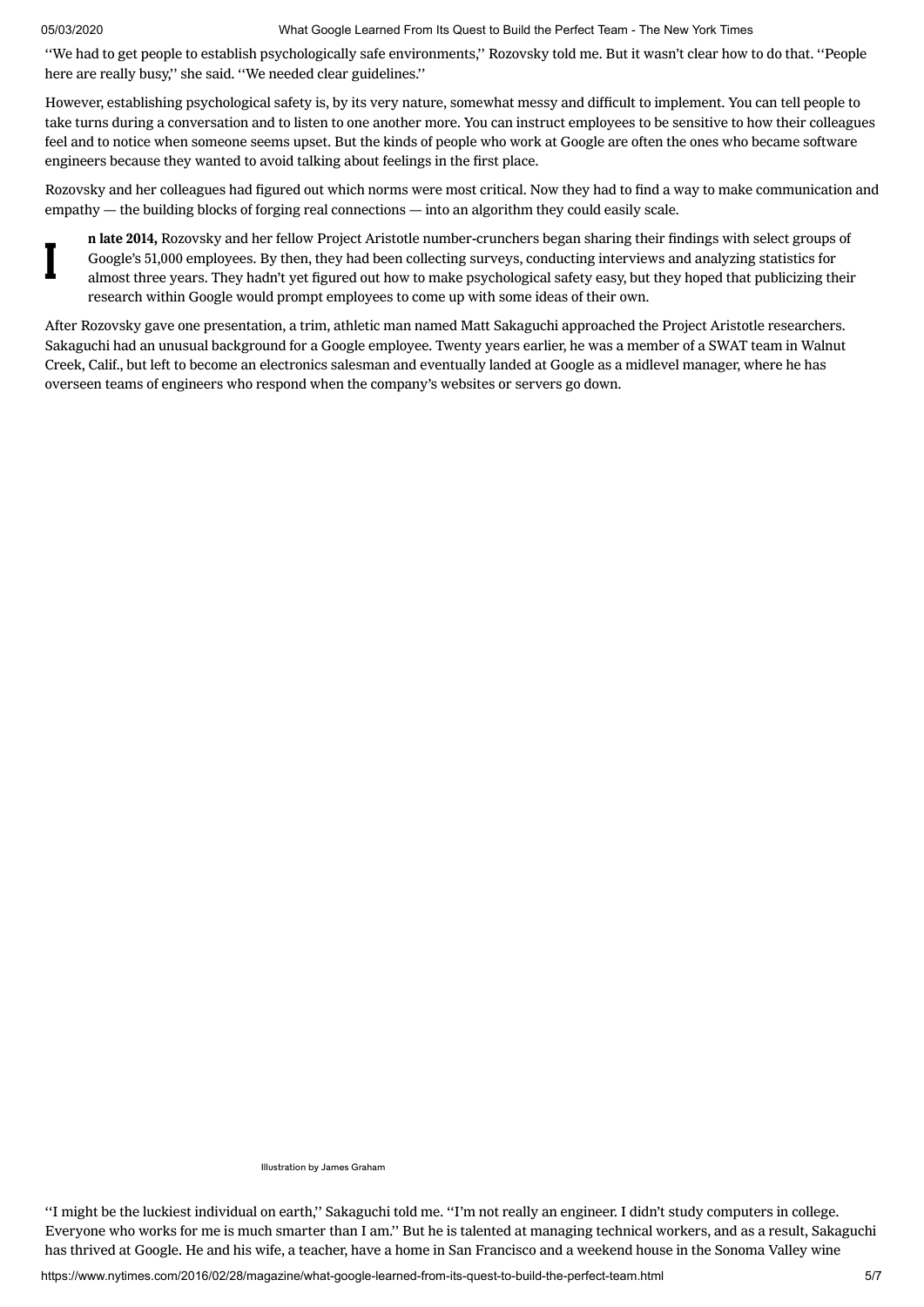country. ʻʻMost days, I feel like I've won the lottery,'' he said.

Sakaguchi was particularly interested in Project Aristotle because the team he previously oversaw at Google hadn't jelled particularly well. ʻʻThere was one senior engineer who would just talk and talk, and everyone was scared to disagree with him,'' Sakaguchi said. ʻʻThe hardest part was that everyone liked this guy outside the group setting, but whenever they got together as a team, something happened that made the culture go wrong.''

Sakaguchi had recently become the manager of a new team, and he wanted to make sure things went better this time. So he asked researchers at Project Aristotle if they could help. They provided him with a survey to gauge the group's norms.

When Sakaguchi asked his new team to participate, he was greeted with skepticism. ʻʻIt seemed like a total waste of time,'' said Sean Laurent, an engineer. ʻʻBut Matt was our new boss, and he was really into this questionnaire, and so we said, Sure, we'll do it, whatever.''

The team completed the survey, and a few weeks later, Sakaguchi received the results. He was surprised by what they revealed. He thought of the team as a strong unit. But the results indicated there were weaknesses: When asked to rate whether the role of the team was clearly understood and whether their work had impact, members of the team gave middling to poor scores. These responses troubled Sakaguchi, because he hadn't picked up on this discontent. He wanted everyone to feel fulfilled by their work. He asked the team to gather, off site, to discuss the survey's results. He began by asking everyone to share something personal about themselves. He went first.

ʻʻI think one of the things most people don't know about me,'' he told the group, ʻʻis that I have Stage 4 cancer.'' In 2001, he said, a doctor discovered a tumor in his kidney. By the time the cancer was detected, it had spread to his spine. For nearly half a decade, it had grown slowly as he underwent treatment while working at Google. Recently, however, doctors had found a new, worrisome spot on a scan of his liver. That was far more serious, he explained.

No one knew what to say. The team had been working with Sakaguchi for 10 months. They all liked him, just as they all liked one another. No one suspected that he was dealing with anything like this.

ʻʻTo have Matt stand there and tell us that he's sick and he's not going to get better and, you know, what that means,'' Laurent said. ʻʻIt was a really hard, really special moment.''

After Sakaguchi spoke, another teammate stood and described some health issues of her own. Then another discussed a difficult breakup. Eventually, the team shifted its focus to the survey. They found it easier to speak honestly about the things that had been bothering them, their small frictions and everyday annoyances. They agreed to adopt some new norms: From now on, Sakaguchi would make an extra effort to let the team members know how their work fit into Google's larger mission; they agreed to try harder to notice when someone on the team was feeling excluded or down.

There was nothing in the survey that instructed Sakaguchi to share his illness with the group. There was nothing in Project Aristotle's research that said that getting people to open up about their struggles was critical to discussing a group's norms. But to Sakaguchi, it made sense that psychological safety and emotional conversations were related. The behaviors that create psychological safety conversational turn-taking and empathy — are part of the same unwritten rules we often turn to, as individuals, when we need to establish a bond. And those human bonds matter as much at work as anywhere else. In fact, they sometimes matter more.

ʻʻI think, until the off-site, I had separated things in my head into work life and life life,'' Laurent told me. ʻʻBut the thing is, my work is my life. I spend the majority of my time working. Most of my friends I know through work. If I can't be open and honest at work, then I'm not really living, am I?''

What Project Aristotle has taught people within Google is that no one wants to put on a "work face" when they get to the office. No one wants to leave part of their personality and inner life at home. But to be fully present at work, to feel ʻʻpsychologically safe,'' we must know that we can be free enough, sometimes, to share the things that scare us without fear of recriminations. We must be able to talk about what is messy or sad, to have hard conversations with colleagues who are driving us crazy. We can't be focused just on efficiency. Rather, when we start the morning by collaborating with a team of engineers and then send emails to our marketing colleagues and then jump on a conference call, we want to know that those people really hear us. We want to know that work is more than just labor.

Which isn't to say that a team needs an ailing manager to come together. Any group can become Team B. Sakaguchi's experiences underscore a core lesson of Google's research into teamwork: By adopting the data-driven approach of Silicon Valley, Project Aristotle has encouraged emotional conversations and discussions of norms among people who might otherwise be uncomfortable talking about how they feel. ʻʻGooglers love data,'' Sakaguchi told me. But it's not only Google that loves numbers, or Silicon Valley that shies away from emotional conversations. Most workplaces do. "By putting things like empathy and sensitivity into charts and data reports, it makes them easier to talk about,'' Sakaguchi told me. ʻʻIt's easier to talk about our feelings when we can point to a number.''

Sakaguchi knows that the spread of his cancer means he may not have much time left. His wife has asked him why he doesn't quit Google. At some point, he probably will. But right now, helping his team succeed ʻʻis the most meaningful work I've ever done,'' he told me. He encourages the group to think about the way work and life mesh. Part of that, he says, is recognizing how fulfilling work can be. Project Aristotle ʻʻproves how much a great team matters,'' he said. ʻʻWhy would I walk away from that? Why wouldn't I spend time with people who care about me?''